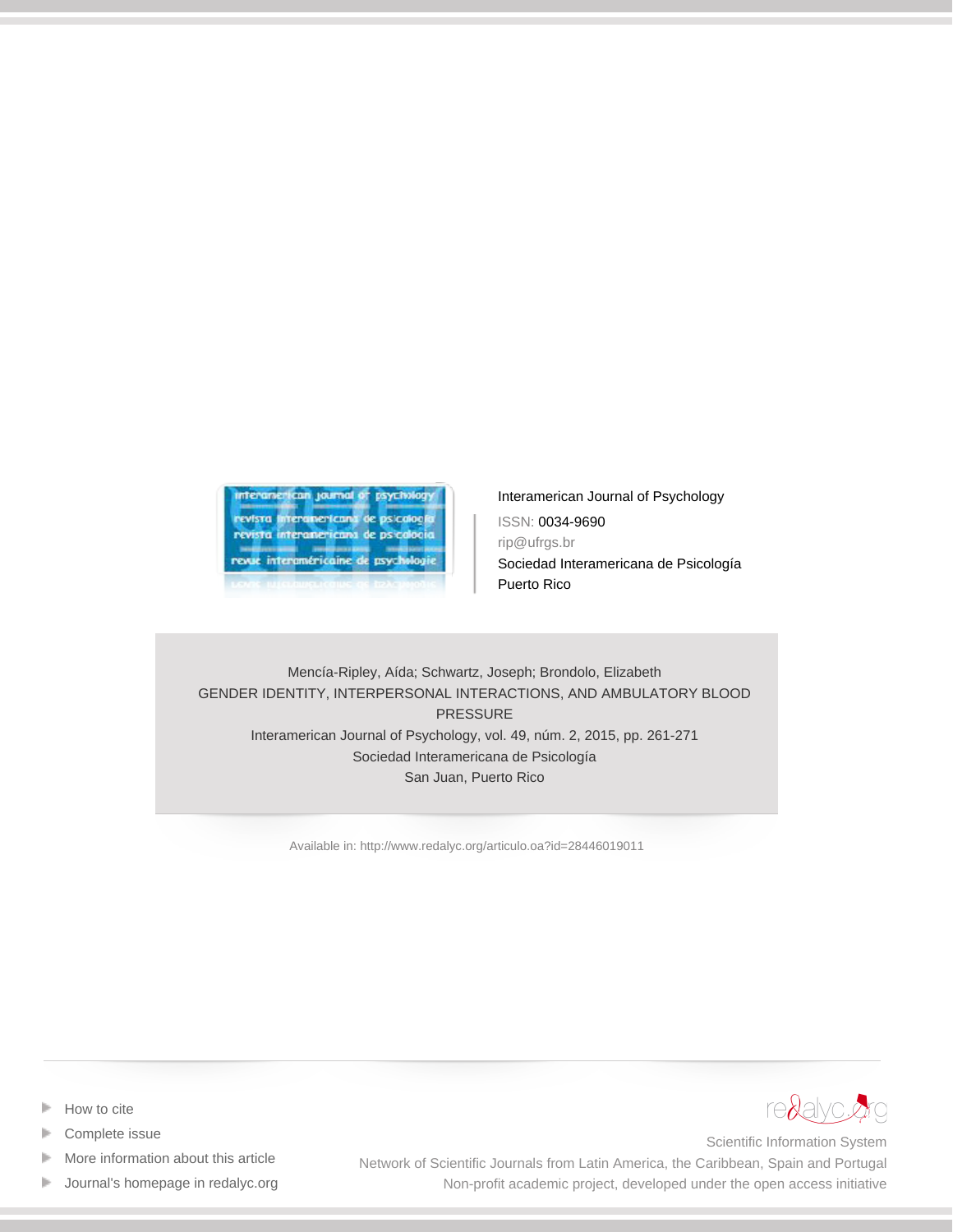

# **GENDER IDENTITY, INTERPERSONAL INTERACTIONS, AND AMBULATORY BLOOD PRESSURE**

# **Aída Mencía-Ripley1**

*Universidad Iberoamericana (UNIBE), Dominican Republic*

# **Joseph Schwartz**

*Stony Brook School of Medicine, USA*

# **Elizabeth Brondolo**

*St. John´s University, USA*

# **ABSTRACT**

Schemas related to gender identity have been hypothesized to influence the salience of events, the degree to which they are perceived as threatening, and the recruitment of coping efforts when faced with a schema relevant stressor. Literature examining the effects of gender identity on psychophysiological responses to stressors has relied on laboratory studies. We examined the association of feminine gender identity and contextual variables on ambulatory blood pressure (ABP) in a sample of New York City Traffic Enforcement Agents (TEA) in real world contexts. Multilevel regression modeling revealed that femininity was associated with elevations in ambulatory diastolic blood pressure when the TEA was engaged in a gender-relevant interpersonal task. These findings show that identity-related schemas may influence engagement and cardiovascular responses to gender salient activities.

# **Keywords:**

ambulatory blood pressure, gender identity, person by situation interaction.

# **RESUMEN**

Los esquemas de género determinan la importancia que tiene un evento para una persona, si este se percibe como amenazante, y las estrategias de afrontamiento que se utilizan para afrontarlo. Los estudios que examinan los efectos de la identidad de género sobre las respuestas fisiológicas se han realizado en laboratorios. Examinamos la asociación de identidad de género femenina y variables de contexto laboral y su impacto en la presión arterial ambulatoria en agentes de tránsito (AT), fuera del laboratorio. Utilizamos un modelo de regresión multinivel, que mostró elevaciones en la presión ambulatoria diastólica cuando los AT interactuaban en contextos género-relevantes. Estos hallazgos señalan que los esquemas relacionados a la identidad de género influencian los esfuerzos que las personas realizan para enfrentar situaciones estresantes y las respuestas cardiovasculares.

# **Palabras Clave:**

presión arterial ambulatoria, identidad de género, interacción persona x situación.

<sup>&</sup>lt;sup>1</sup> Corresponding author: Address correspondence for this article should be address to Aida Mencia-Ripley, email address: a.mencia@unibe.edu.do. The parent study was funded by an American Heart Association grant to E. Brondolo. Dr. Schwartz´s work was supported by a grant from NIH-NHLBI (PO1-HL047540, PI: JES)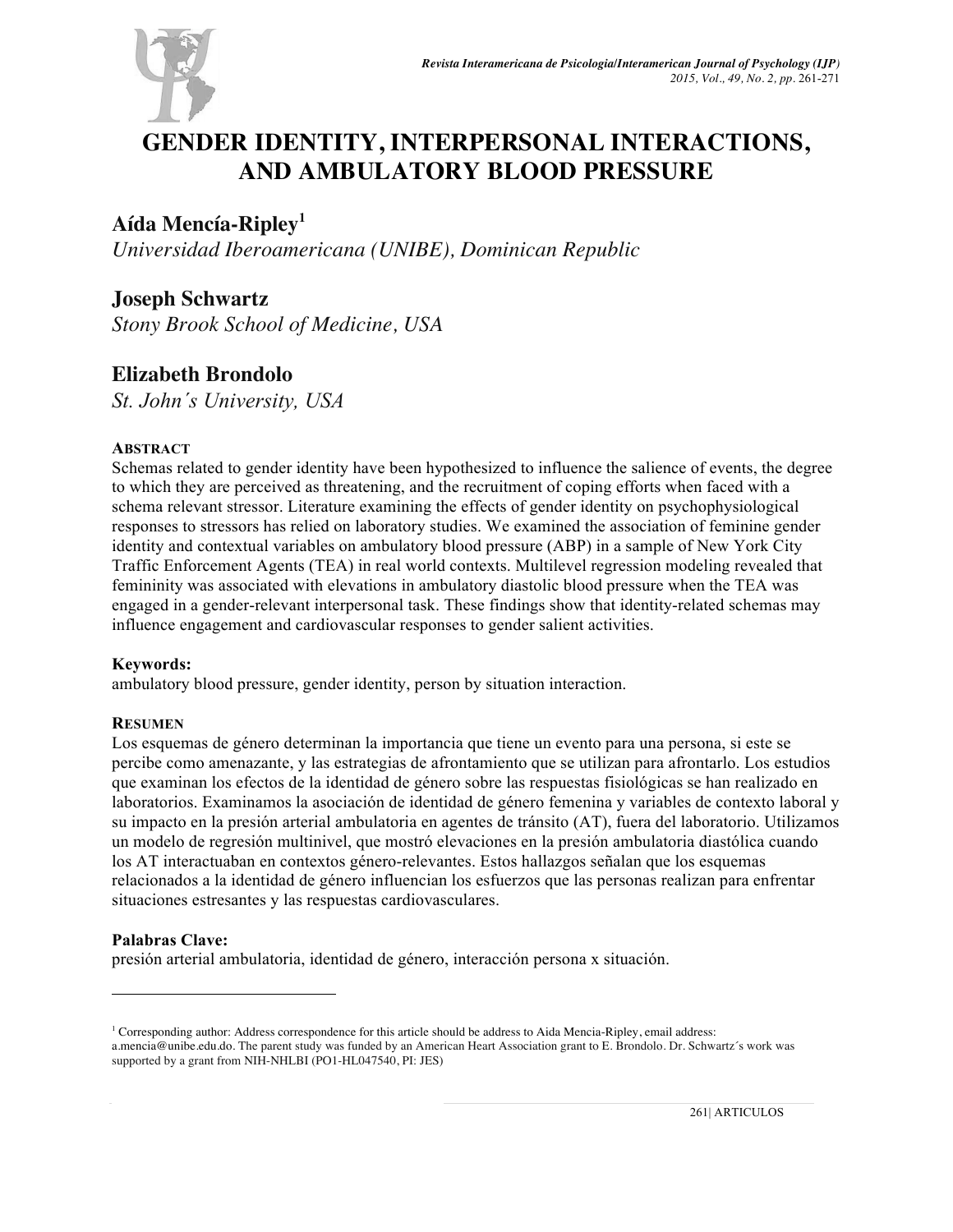#### **Mencía-Ripley, Schwartz, & Brondolo**

IDENTIDAD DE GÉNERO , INTERACCIONES INTERPERSONALES Y PRESIÓN ARTERIAL AMBULATORIA

Researchers have highlighted the role of identity in determining psychological and physiological responses to stressors(Thoits, 2013). Identity influences the salience of events, the degree to which they can be perceived as threatening, and the recruitment of coping responses (Thoits, 2013). Person  $\times$ Situation models suggest that the effects of identity-related variables on psychological and physiological responses may emerge most clearly in situations which are likely to activate or threaten identity (Ben-Zeev, Fein, & Inzlicht, 2005; Mor & Inbar, 2009).

Gender identity is a highly salient component of personal identity and it is comprised of genderrelated schemas (i.e., mental structures composed of gender-relevant ideas, affects, and attitudes) (Mor & Inbar, 2009). These schemas reflect the internalization of cultural norms (Bem, 1981a), as well as individual-level conceptualizations. When gender schemas are incorporated into self-identity, they reflect the degree to which an individual identifies as masculine and/or feminine (Bem, 1981b).

Theory and research suggest that activation of schemas may influence cardiovascular reactivity to and recovery from stressful stimuli through the effects of schemas on appraisal processes (Lash, Gillespie, Eisler, & Southard, 1991; Smith, Ruiz, & Uchino, 2004). Schema-driven appraisals of an event's salience and potential for threat and harm can influence the individual's response (i.e., the degree to which the individual will approach or avoid the situation) and drive the acute mobilization of physiological resources (Lash, et al., 1991; Maier, Waldstein, & Synowski, 2003). Appraisal processes can also hinder stress recovery by intensifying distress and triggering rumination, which results in prolonged cardiovascular activation (Brosschot, Gerin, & Thayer, 2006).

Laboratory studies have demonstrated that gender schemas are associated with cardiovascular activation in response to gender-relevant tasks. However, the direction of the relationship between gender schemas and cardiovascular activation is not yet clear (Whited & Larkin, 2009). For example, Consenzo and colleagues examined the association of masculinity to increases in cardiovascular reactivity in response to a masculine relevant task (serial subtraction task) (Consenzo, Franchina, Eisler, & Krebs, 2004). In the masculine relevant condition, participants were told that men generally perform better than women on this task. Among men, those with high masculinity scores had greater increases in systolic blood pressure (SBP) than those with lower masculinity scores. The authors suggest that because the task was presented as gender-relevant, men with stronger masculine identity were more motivated and engaged, and consequently manifested higher levels of cardiovascular activation. In contrast, others have reported that cardiovascular reactivity may be increased when there is a mismatch between personal identity and task demands (i.e., when men are asked to perform tasks that are traditionally considered feminine) (Davis & Matthews, 1996; Smith, Gallo, Goble, Ngu, & Stark, 1998). These results may also reflect inexperience with the gender relevant tasks, as individuals may show greater activation when confronting unfamiliar demands. Further research is needed to clarify the differential contributions of gender and gender identity to psychophysiological reactivity to gender-relevant tasks.

This paper aims to examine the association of gender identity to changes in affect, behavior, and blood pressure during gender relevant tasks and to address three methodological issues presented by prior research. First, earlier studies on the role of gender identity and psychophysiological reactivity have been conducted in the context of laboratory experiments (Consenzo, et al., 2004; Davis & Matthews, 1996; Eliezer, Major, & Mendes, 2010; Smith, et al., 1998), highlighting a need for studies of cardiovascular reactivity in real world contexts(Zanstra & Johnston, 2011). ABP monitoring can provide an effective means of investigating the cardiovascular effects of gender-relevant experiences in everyday life (Bowen, et al., 2012; Brondolo, et al., 2009; Brondolo, et al., 2004; Brondolo, et al., 1999; Grassi, et al., 2013; Hermida, et al., 2001; Karlin, Brondolo, & Schwartz, 2003).

To obtain estimates of the effects of gender schemas on responses during naturally-occurring activities, we examine the association of gender identity to changes in affect, behavior, and blood pressure during the workday in New York City Traffic Enforcement Agents (TEAs). TEAs are a valuable employee group in which to study the effects of sex and gender, since men and women have the same job

262| ARTICULOS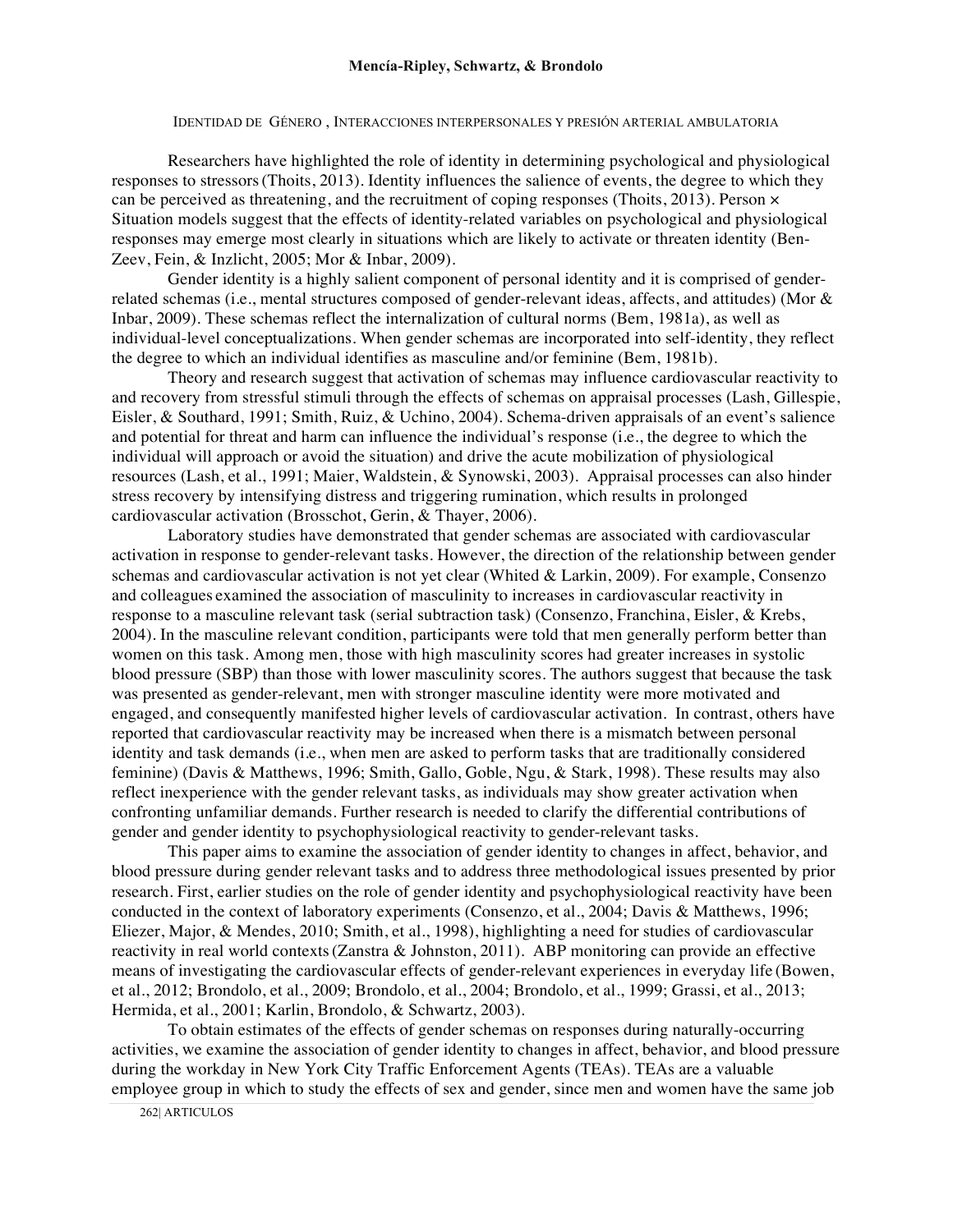

responsibilities and perform the same duties. TEAs also provide an opportunity to investigate the degree to which the association of gender identity to cardiovascular activation depends on the gender relevance of the task (i.e. potentially stressful interpersonal interactions. Situations involving interpersonal stressors may be particularly effective in activating gender identity-related schemas, as maintaining interpersonal relations has been more closely associated with women and femininity (Buhrmester, Furman, Wittenberg, & Reis, 1988; Bussey & Bandura, 1999; Whited & Larkin, 2009). Although the limited evidence is not fully consistent (Whited  $& Larkin, 2009$ ), some findings from laboratory studies suggests that interpersonal stress is more salient and activating (i.e., associated with greater psychophysiological response) for women than for men (Lundberg, de Chateau, Winberg, & Frankenhaeuser, 1981; Smith, et al., 1998; Stroud, Salovey, & Epel, 2002; Stroud, Niaura, & Stoney, 2001). TEAs face the possibility of interpersonal stress as they encounter motorists who are potentially angry about receiving summonses for vehicular violations. For TEAs these naturally-occurring salient interpersonal interactions occur under relatively consistent conditions, making it feasible to systematically examine the effects of gender identity on psychophysiological responses to real world events.

Research on TEAs permits us to address a second important methodological issue. In prior literature, it has been difficult to determine whether gender-relevant tasks elicit differential affective and cardiovascular responses because they activate gender schemas or because of differential familiarity with the task. Interacting with members of the public is a task which is required of and familiar to both male and female TEAs. This permits a clearer focus on the role of gender identity.

To understand the mechanisms through which gender identity affects cardiovascular activation, it is important to identify potential mediators of this relationship including cognitive, affective, and behavioral responses. Assessment of these mediators has been largely confined to measures obtained in laboratories (Consenzo, et al., 2004; Davis & Matthews, 1996; Eliezer, et al., 2010; Smith, et al., 1998). Work on racial identity and responses to race-related stressors suggests that daily diary protocols can provide insight into the ways in which identity-related schemas influence responses to identity-relevant experiences in real world settings(Burrow & Ong, 2010). For example, Burrow and Ong (2010) found that racial identity moderates affective reactivity to daily race-related stressorsthrough the use of diary reports (Burrow & Ong, 2010).

The aim of this study is to test the hypothesis that gender identity is associated with daily ABP levels during gender-relevant stressors. Specifically, we predict that feminine gender identity will be positively associated with the magnitude of ABP response during interpersonal stressors but not during non-interpersonal tasks. We also test the hypothesis that affective and coping responses at the time of the interpersonal interactions mediate the relationship of gender identity to cardiovascular activation. The use of ABP monitoring and diary-based data permits the examination of the association of gender identity (i.e., femininity) to affective, behavioral, and BP responses during real time salient workday activities.

## **Methods**

## **Participants**

These data were collected as part of a larger longitudinal study that explored the effects of angerrelated traits and interpersonal interactions on ABP. Further details of this study have been published and additional information on TEA's psychophysiological responses is available (Brondolo, et al., 2009; Brondolo, et al., 1999; Karlin, Brondolo, & Schwartz, et al., 2003). The participants were newly hired TEAs who were enrolled in a training program and were attending classes and field exercises with colleagues throughout the day. The training program lasted 9 weeks. Upon completion, TEAs began issuing summonses in the field and were monitored for 6 weeks after beginning foot patrol. The sample included 71 TEAs. There were 34 men and 37 women in the sample of whom 56 were Black, 4 were Latino, 7 were White and 4 were Asian. The mean age of the sample was  $37.7$  years  $(SD = 8.2, \text{range})$ :  $25$ -57 years).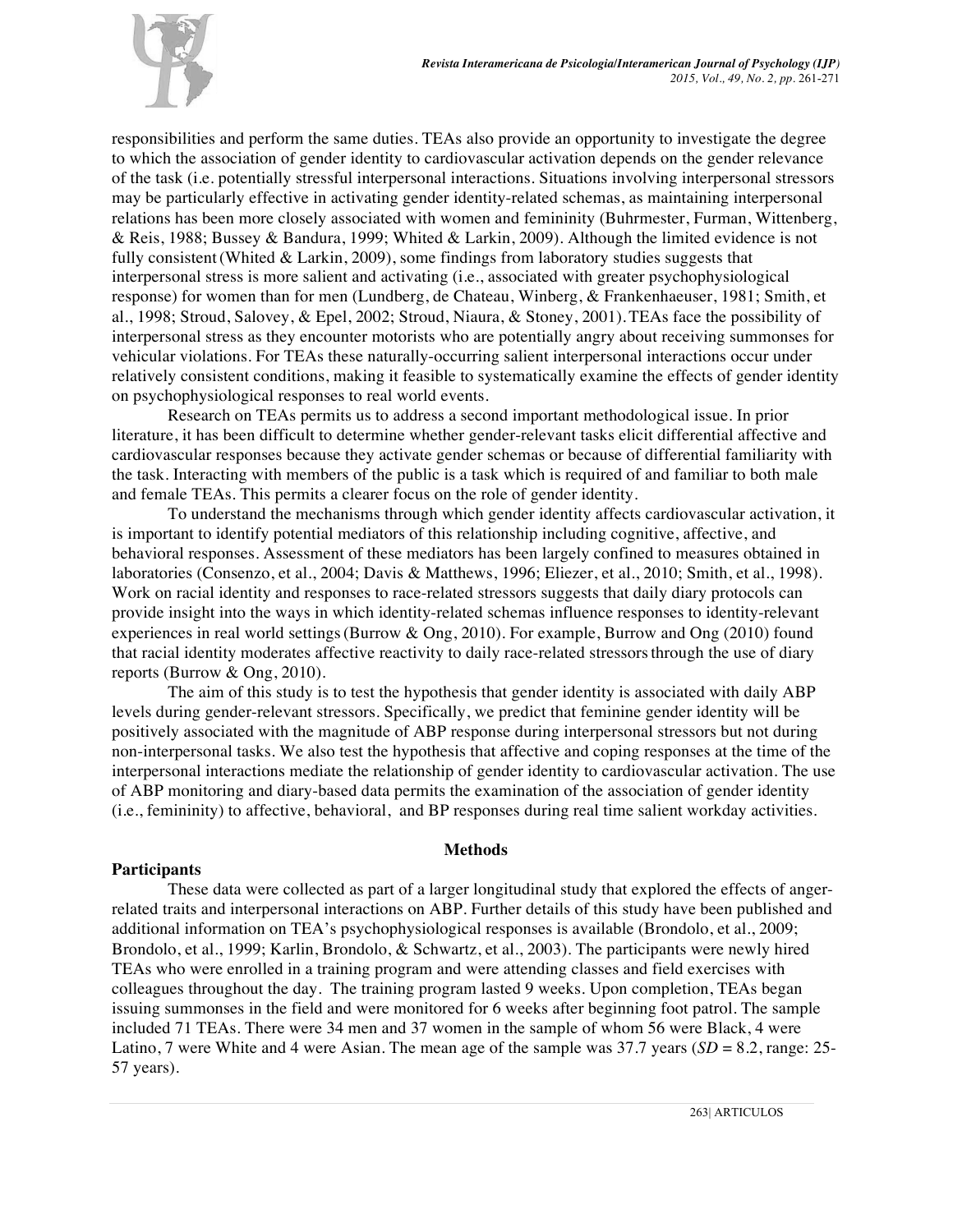A total of 71 TEAs had complete data from the initial day of field monitoring (after completing the training program), and 47 of these TEAs also had data from a second monitoring day conducted 6 weeks later. We included the data from the second field monitoring day, where available, to increase the number of observations obtained in the field for comparisons of interpersonal and non-interpersonal work activities. Individuals who had both days of testing did not differ from those with only one day of testing. Latino (a) participants, however, were less likely to have completed both days of testing ( $\chi^2_{(df=3)} = 8.91$ ,  $p$  $(0.03)$ .

Participants completed all questionnaires while they were in the Training Academy. On the field testing days, participants wore an ambulatory monitor from the beginning of their workday until bedtime. Blood pressure and diary measurements were made every 20 minutes during the workday and every 45 minutes after work hours. Participants completed a diary entry at the time of every waking reading. Participants were provided with instructions on methods for terminating or initiating a BP reading. A research staff member was available 24 hours a day.

## **Measures**

**Demographic information**. A brief survey was used to obtain information on sex, age, race, and education. Height and weight were measured at the first visit by research assistants.

**Gender schema**. The Bem Sex Role Inventory-Short Form (BSRI-SF) was used to collect data on gender schema. The SBRI-SF is a 40-item measure that consists of adjectives that are designated as feminine, masculine or neutral and is used frequently in sex typing and gender role research (Heller, Watson, & Ilies, 2004). Responses are presented on a 7-point scale that asks participants how well a particular adjective describes them. For this study, we used continuous scores of femininity and masculinity. Coefficient alphas for the BSRI-SF range from .84 to .87. Test retest reliability measures range from .76 to .91 (Heller, et al., 2004).

**Hostility.** Trait hostility was measured using the Cook-Medley Hostility Scale (Ho), a 50-item questionnaire derived from the Minnesota Multiphasic Personality Inventory (MMPI)(Cook & Medley, 1954). Scores on the Ho have been associated with a number of health risks, including hypertension, coronary artery disease, and CHD (Cook & Medley, 1954). Psychometric properties of the scale, which are well established, include good internal consistency and moderate test-retest reliability (Barefoot, Dahlstrom, & Williams, 1983; Cook & Medley, 1954; Shekelle, Gale, Ostfeld, & Paul, 1983; Smith, 1992). Consistent with our prior work and that of other investigators, we modified the standard True/False response format to have participants rate their responses on a 6-point scale (Houston & Vavak, 1991). The Cronbach's alpha for this sample indicated a high level of internal consistency (alpha  $= 0.91$ ).

**Diary-based assessments***.* Participants completed paper and pencil diaries each time their BP was assessed. The diary inquired about location, posture, use of caffeine, cigarettes and alcohol, eating, mood, social interactions, and activities.

*Daily activities:* During the workday, activities included eating, being on break, traveling (i.e., to and from patrol locations), issuing summons, patrolling and looking for violations, and paperwork.

*Interactions with motorists/pedestrians.* A series of diary items assessed the frequency and quality of interactions with motorists which occurred as BP was measured. TEAs were asked if they were talking at the time of cuff inflation (yes or no), and were then asked to indicate if they were interacting with a motorist or pedestrian.

*State Affect.* The affect items included "happy/excited", "irritated/annoyed", "relaxed/satisfied", "nervous/tense", "angry", "sad/hurt", "interested". These items have been used successfully in previous studies of TEAs (Brondolo, et al., 1999). The affect items were completed with a magnitude estimation scale consisting of 30 barcodes arranged vertically on the page to facilitate data entry. The uppermost barcode indicated the maximum score for that emotion (i.e., 30), and the bottom barcode indicated the minimum score for that emotion (i.e., 1). Participants were instructed to draw a line through the bar code that represented their response to each item. This procedure was initially established to facilitate automated data entry, although technical difficulties ultimately necessitated manual coding.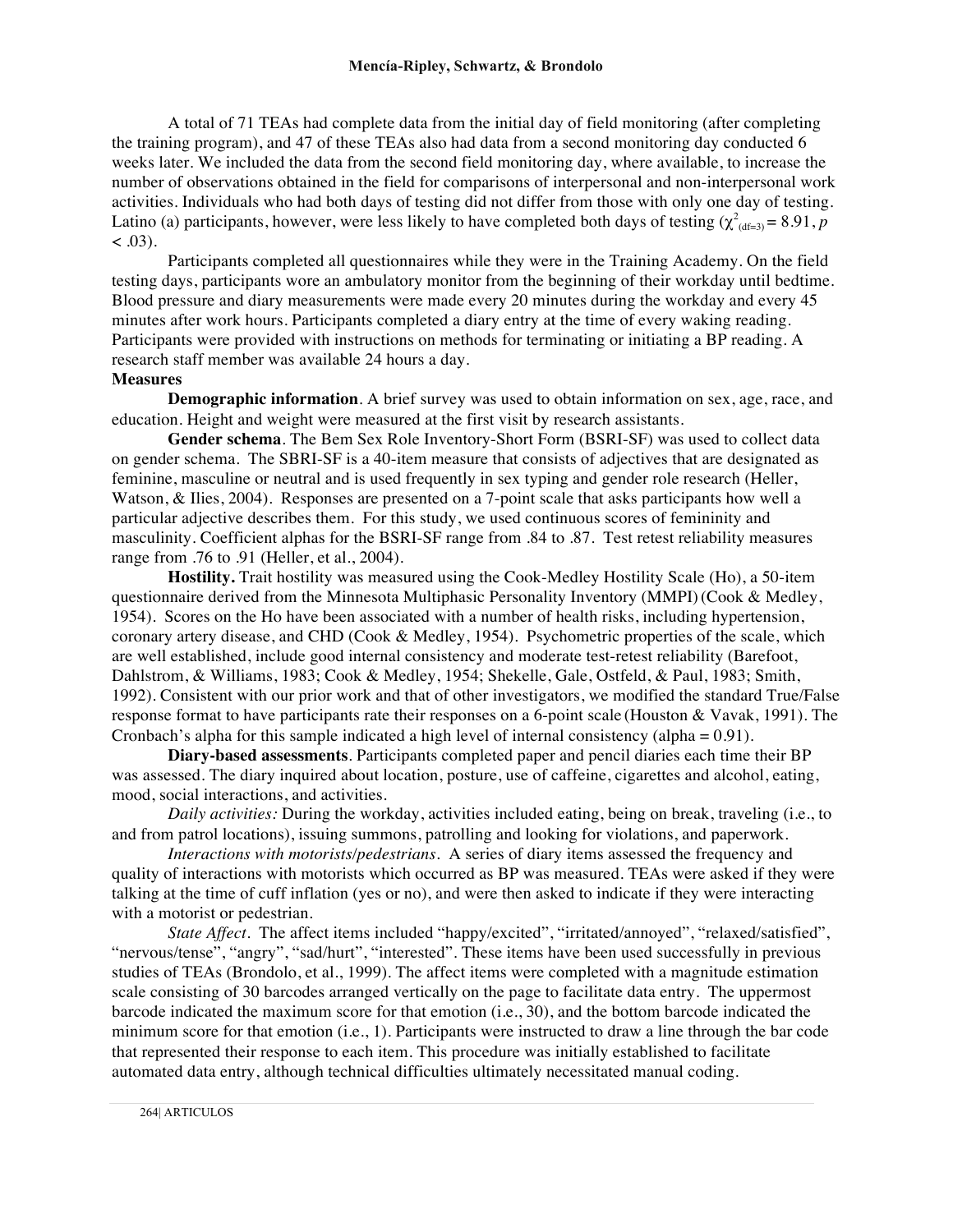

*Anger coping.* The diary also assessed anger-coping responses, modeled on Harburg and colleagues(Harburg, Gleiberman, Roeper, Schork, & Schull, 1978). If participants indicated they had a conflictual interaction with another person, diary items inquired if they had expressed their anger (Anger-Out), hidden or suppressed their anger (Anger-In) or reacted calmly (Anger-Calm). Each type of anger expression strategy was rated on a 6-point scale. We have analyzed data from this type of diary in our previous studies (Brondolo, et al., 2009; Brondolo, et al., 1999).

**Ambulatory Blood Pressure.** As in our prior research (Brondolo, et al., 2008; Brondolo, et al., 2004; Brondolo, et al., 1999), measures of systolic BP (SBP), diastolic BP (DBP), and heart rate (HR) were collected throughout the workday using the Suntech Accutracker II (Suntech Medical Instruments, Raleigh, North Carolina), an instrument with documented reliability and validity (Brondolo, et al., 2008). **Data Analytic Plan**

Procedures for detection and deletion of potentially artifactual readings were identical to those used in our prior studies(Brondolo, et al., 2009; Brondolo, et al., 2008; Brondolo, et al., 2004; Brondolo, et al., 1999). If the difference between SBP and DBP was less than 20mmHg or exceeded 90 mmHg, then SBP, DBP, and HR readings were deleted from the analysis. If ABP readings were accompanied by error codes indicating a problem with the equipment (i.e., ECG leads, cuff or cables) then SBP, DBP, and HR readings were also deleted. If either SBP or DBP was considered to be erroneous, then both BP readings were removed from subsequent analyses. Once error readings were deleted, BP readings were included in the following ranges: SBP was greater than 85 and less than 196 mmHg, DBP was greater than 41 but less than 130 mmHg, and HR values were greater than 46 and less than 195 beats per minute (bpm).

Preliminary analyses investigated demographic differences in independent variables (i.e., sex and feminine gender schema) and outcome variables (i.e., daily mood, anger-coping, and ABP). Multilevel mixed (MLM) models were estimated using PROC Mixed (SAS Institute) in order to test the relationship between sex, feminine gender identity, and ABP level across the testing day with all observations used in these analyses. The intercept (between-person variance) was treated as a random effect, and a sp(pow) error structure was used to handle the expected serial autocorrelation of within-person residuals. To examine femininity differences in BP during interpersonal vs. non-personal workplace activities, MLM analyses examined interactions of sex-type with Type of Activity.

Previous studies have demonstrated consistent sex, age, race, and body mass index (BMI) differences in BP (Ewart & Kolodner, 1994; Hermida, et al., 2001; Kamarck, et al., 1998; Meininger, Liehr, Chan, Smith, & Mueller, 2004; Shapiro, Goldstein, & Jamner, 1996; White & Morganroth, 1989). Therefore, we included these variables as between-person covariates in all subsequent analyses of the effects of gender schema. Posture, caffeine, and smoking were included as time-varying covariates, as we have done in previous studies (Brondolo, et al., 2009). In addition, we have previously demonstrated the association of hostility to ABP during interactions with motorists in this sample (employing only Time 2 data). Hostility has been related to masculinity, and to ensure that the estimated effects of sex-type would be independent of hostility, we repeat the analyses including Cook Medley hostility as an additional covariate.

## **Results**

## **Demographic Variations in independent and dependent variables**

Femininity and masculinity were weakly positively correlated (*r* = .24, *p* < .05). Women (*mean* = 6.42, *SD*= 0.55) reported higher levels of femininity than did men (*mean* = 5.85, *SD* = 0.65, *F* (1,69) = 16.00, *p* <.001), but did not differ from men in masculinity (*p* > .35). There were no significant age, race, or education level differences in masculinity or femininity.

As expected, controlling for between-person covariates (i.e., age, race, and BMI) and withinperson time-varying covariates (i.e., posture, caffeine, smoking, and alcohol use), there was a main effect of sex on ambulatory systolic blood pressure (ASBP) (*Estimate* = 8.63 mmHg,  $SE = 2.75$ ,  $t = 3.14$ ,  $p <$ .003) and ambulatory diastolic blood pressure (ADBP) (*Estimate* = 4.30 mmHg,  $SE = 2.05$ ,  $t = 2.10$ ,  $p <$ 

265| ARTICULOS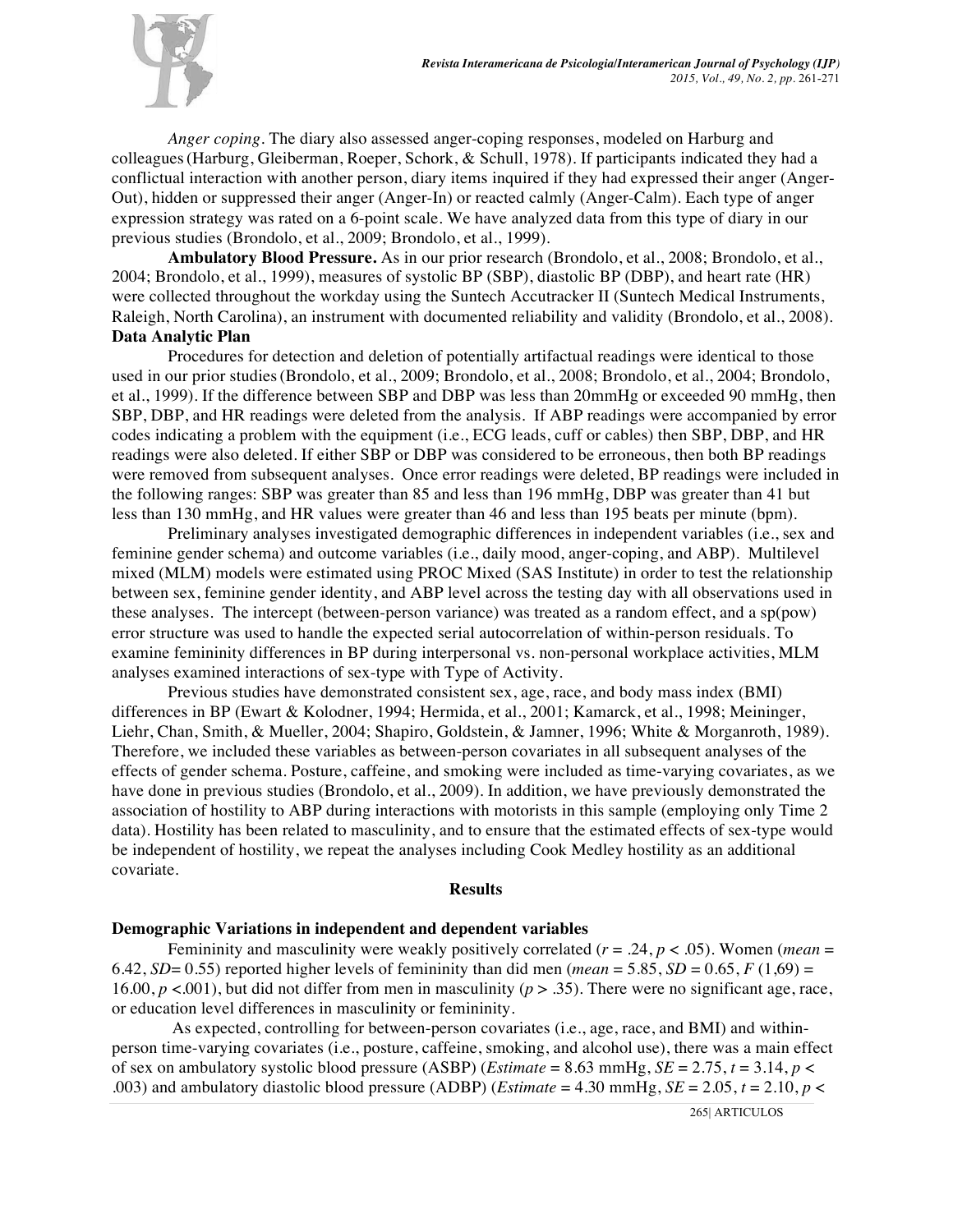.04). Men had higher adjusted ASBP (*mean* = 131.2 mmHg, *SE* = 3.2) and ADBP (*mean* = 81.2 mmHg, *SE* = 2.3) than did women (*mean* SBP = 122.5 mmHg , *SE* = 3.2; DBP *mean* = 76.9 mmHg, *SE* = 2.3).

**Gender schemas, mood, and anger coping.** To examine the association of gender identity (schemas) to daily moods and anger coping, we conducted MLM analyses with both femininity and masculinity entered as predictors and including all person-level and time-varying covariates.

*Femininity*: These analyses revealed that across the day, Femininity was not related to any measures of daily emotion. There was also no main effect of femininity on Anger Out or Anger In anger expression strategies throughout the day, but there was a significant interaction of femininity  $\times$  Type of Activity on anger expression  $(t = 2.88, p < .01)$ . During interactions with motorists/pedestrians, but not during non-interpersonal tasks, femininity was negatively associated with Anger-In (*Estimate* = -0.40, *SE*  $= 0.17$ ,  $t = -2.42$ ,  $p < .03$ ).

*Gender schemas and ABP level***.** In analyses of ASBP and ADBP, we examined the main effects of both femininity and masculinity across the full sample of men and women, controlling for betweenperson and observation level covariates, including sex. Femininity was not associated with ASBP or ADBP across the day. There was a significant main effect of masculinity on ASBP (*Estimate* = 2.71, *SE* = 1.32,  $t = 2.06$ ,  $p < .05$ ), but not on ADBP. There were no significant sex differences in the effects of masculinity or femininity on ASBP or ADBP (i.e., the interactions of sex  $\times$  femininity and sex  $\times$ masculinity on both ASBP and ADBP were not significant (all  $p$ 's  $> .24$ )). Given the relationship of masculinity to ASBP, we include masculinity as an additional covariate in subsequent analyses.

**Person** × **Situation Analyses:** In the next set of analyses, we examined the effects of femininity and masculinity on BP levels during interpersonal vs. non-interpersonal workday activities. The analysis included the 666 observations occurring during episodes in which TEAs were talking to motorists and the 1084 observations in which they were looking for violations or issuing summonses without talking to anyone (non-interpersonal activity). For the majority of observations  $(n = 451)$  in which TEAs were talking to motorists, they were also looking for violations or issuing summonses. Predictors of ASBP and ADBP included the main effects of Type of Activity, femininity, masculinity, as well as the interactions of both masculinity and femininity with Type of Activity (interpersonal vs. not interpersonal). All person-level and time-varying covariates, including sex, were included in these analyses.

There was no significant main effect of Type of Activity on ASBP (*Adjusted mean* ASBP: Interpersonal Activity =  $135.11$ mmHg (*SE* = 1.64) and Non-Interpersonal Activity =  $133.33$  (*SE* =  $1.72$ ), *p* > .20) or ADBP (*Adjusted mean* DBP: Interpersonal Activity = 80.95 (*SE* = 1.19) and Non-Interpersonal Activity =  $81.32$  (*SE* = 1.19), *p* > .67), suggesting that on average ABP is similar in these two conditions in this sample.

For ADBP, there was a significant interaction of femininity × Type of Activity (*Estimate* = -3.27,  $SE = 1.39$ ,  $t = -2.36$ ,  $p < .02$ ). The interaction of masculinity and Type of Activity was non-significant (*p*  $> 0.60$ . The interaction of femininity  $\times$  Type of Activity remained significant when the interaction of masculinity  $\times$  Type of Activity was removed from the equation ( $p < .03$ ). The effect also remained significant when hostility was included as an additional covariate.

The interaction of femininity  $\times$  Type of Activity on ADBP is displayed in Figure 1. Post-hoc analyses revealed that femininity was associated with increases in BP only when TEAs were engaged in interpersonal interactions (i.e., interacting with motorists) (*Estimate* = 4.28,  $SE = 1.99$ ,  $t = 2.15$ ,  $p < .04$ ), but not when they were engaged in non-interpersonal activities (i.e., looking for violations and issuing summons without interacting (*Estimate* = 1.37, *SE* = 1.94,  $t$  = 0.71,  $p$  > .48). The interaction of femininity × Type of Activity was not significant for ASBP.

The association of femininity to DBP was not mediated by the daily mood or anger expression, since femininity was not related to any measures of daily mood, and momentary anger coping style was not associated with DBP in this sample.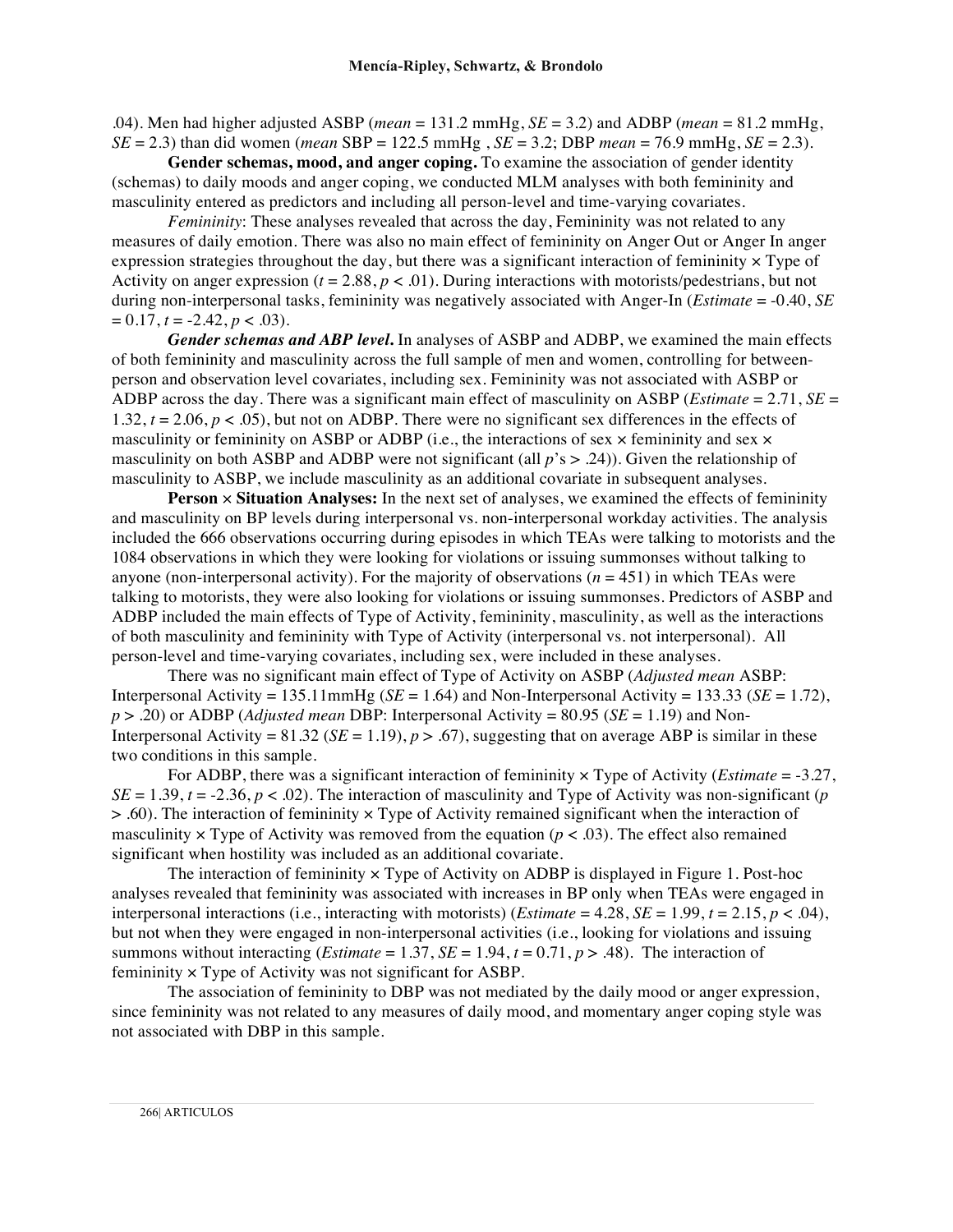



*Figure 1.* Predicted Scores showing the relationship of Trait Femininity to Diastolic BP when TEAs are vs. are not engaged in Interpersonal Interactions.

### **Discussion**

Schemas are mental structures which are hypothesized to influence attention, memory and motivation. Schemas related to gender identity have been demonstrated to be associated with cardiovascular reactivity to gender-relevant tasks in the laboratory. To our knowledge this is the first study to examine the association of gender-related schemas to the magnitude of BP responses to naturally occurring gender-relevant activities.

We studied these relationships in NYC Traffic Agents. In this workforce, men and women perform the same duties and are exposed to the same type of workday demands and stressors. The TEAs serve as enforcers of rules and regulations, a traditionally male activity (Steptoe, Cropley, & Joekes, 2000). They also encounter workplace stressors which may differentially activate feminine gender identity, including interpersonal interactions with motorists or pedestrians.

Consistent with theoretical models of Person × Situation interactions, the association of femininity with behavioral and cardiovascular activation emerged only during the gender-relevant activity. Those high on femininity were less likely to inhibit angry feelings (i.e., to use Anger-In), but only during interactions with motorists/pedestrians. Further, the effects of femininity on DBP emerged only when TEAs were interacting with motorists/pedestrians.

In these interpersonal interactions, TEAs face potential conflicts with the motorists or pedestrians angry about receiving summonses. The TEA must resolve the interaction as quickly and safely. Individuals with a stronger feminine gender identity may perceive these interpersonal conflicts as more salient and potentially threatening to their sense of self and their safety, and may therefore exert greater efforts to resolve the situation. The negative association with Anger-In suggests that individuals high in femininity may continue the interactions for a longer period or work harder in trying to resolve the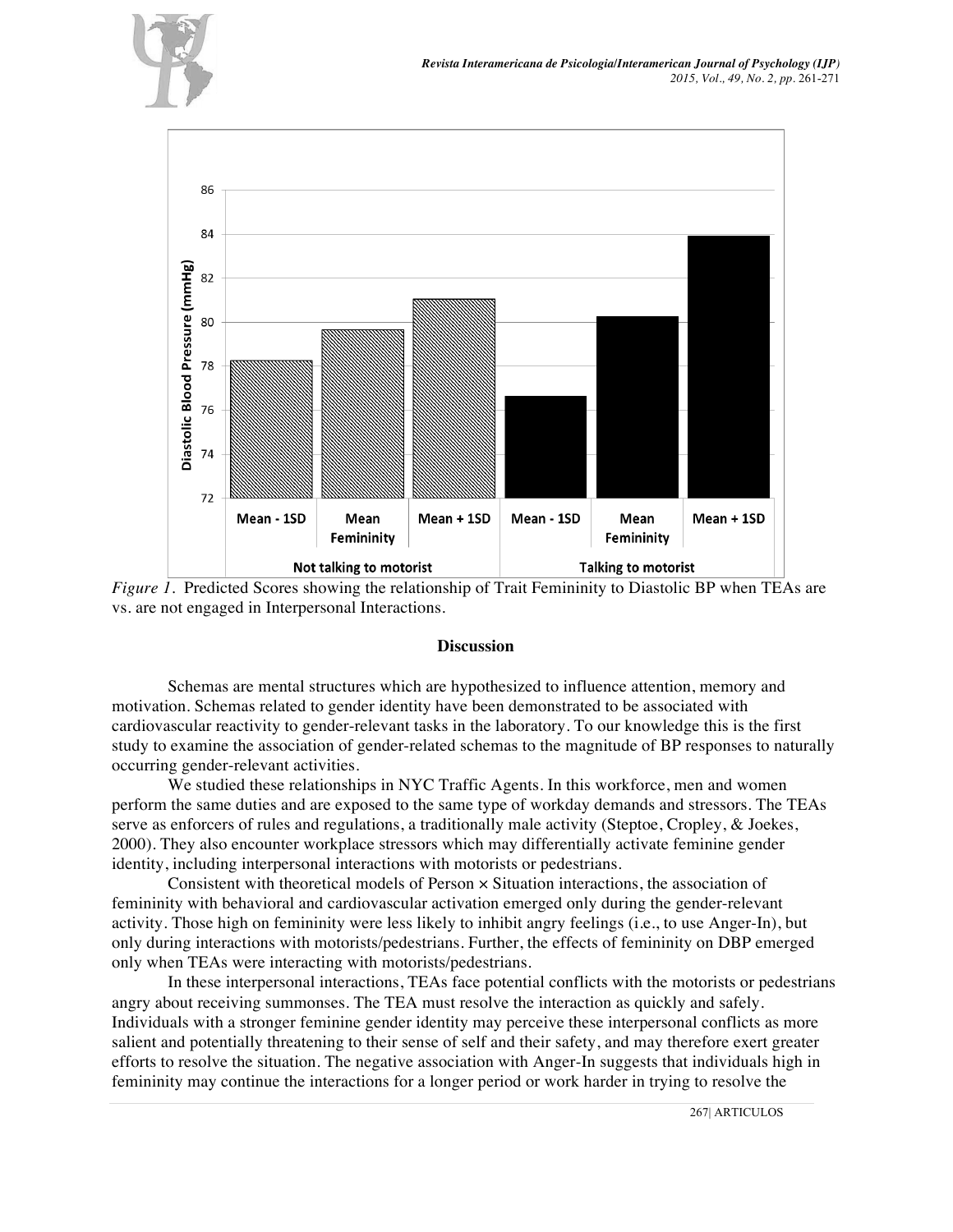conflict. Studies have shown, however, that this prolonged engagement does not necessarily improve outcomes (Prokos & Padavic, 2002).

Laboratory studies have suggested that schemas, including those related to gender, influence behavior and cardiovascular activation. This study provides confirmation of the role of schemas in shaping coping and cardiovascular reactivity in daily life. Independent of biological sex, a feminine gender identity influenced reactivity to potentially threatening interpersonal encounters. This work is aligned with recent reviews suggesting that schemas and other personality characteristics must be studied in context, placing special emphasis on Person x Situation interactions(Aronson, Burgess, Phelan, & Juarez, 2013). Ambulatory monitoring studies provide insight into the effects of mental processes on events which have high ecological validity and occur frequently in the course of everyday life.

**Limitations**. The nature of the data collected in the diaries limits our ability to fully interpret the content of the interactions and the level of effort expended by participants. The use of additional and new ambulatory technology (e.g., such as the EAR), which permits capturing speech might improve the ability to conduct analyses of the quality of these interactions. Actigraphy would permit more detailed evaluations of the intensity of physical effort exerted on patrol. Although femininity was reliably associated with psychological responses (i.e., mood and anger coping) during the day, these psychological variables do not explain the associations of gender identity with ABP. Further research will be required to identify the pathways through which gender schemas affect cardiovascular reactivity. Other personality dimensions may be associated with gender schema and account for these effects. However, we found that hostility was not a substantial confounder of the relationships of gender schema to mood, anger expression or ABP.

Despite these limitations, these findings provide support for the notion that gender schemas influence the interpretation of and response to gender-relevant workplace interactions, and that these gender schemas also are associated with daily cardiovascular reactivity to gender relevant events. Understanding the mechanisms through which mental structures such as schemas influence affective and cardiovascular reactivity can provide new targets for behavioral medicine interventions to mitigate the effects of stress on health.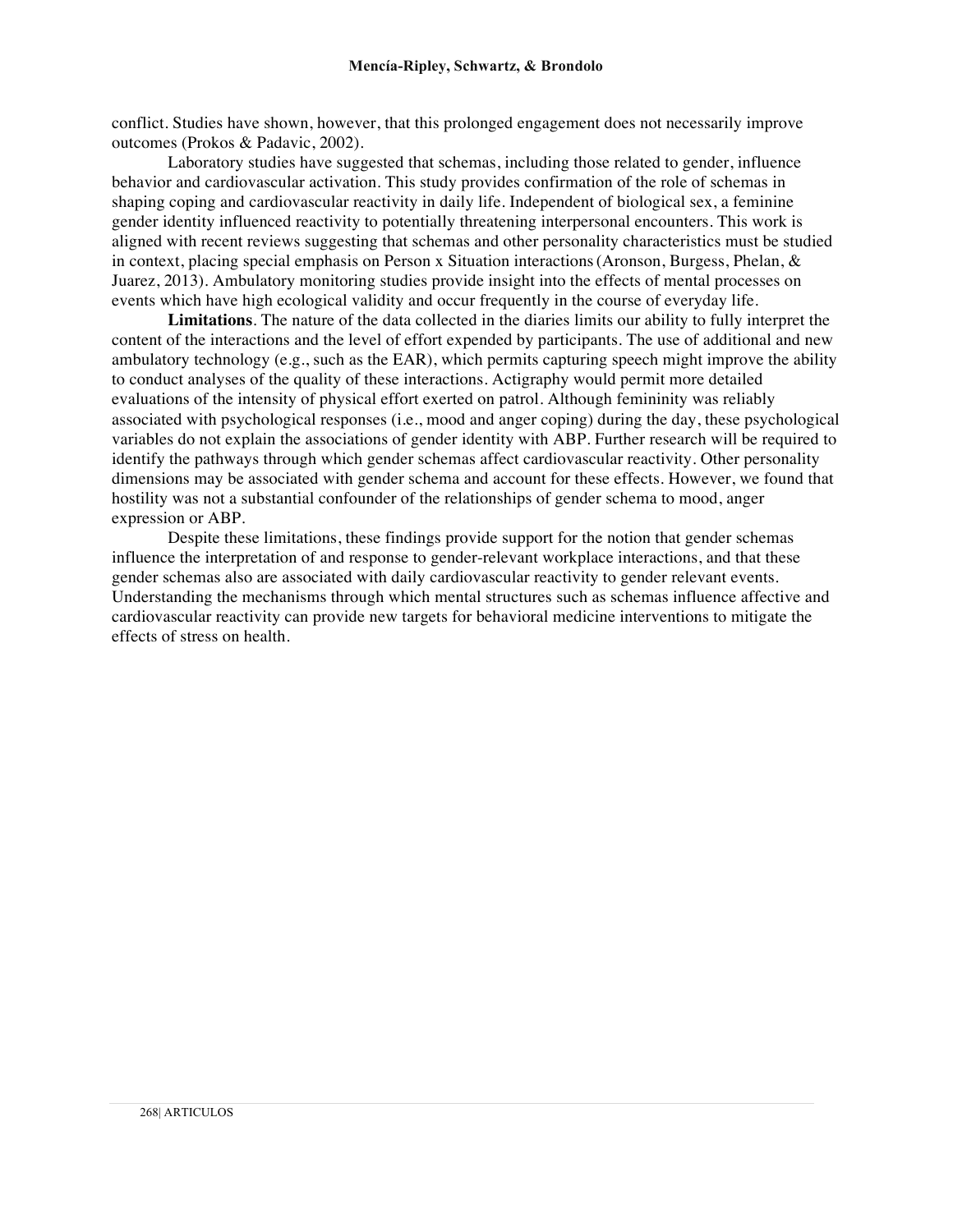

## **References**

- Aronson, J., Burgess, D., Phelan, S.M., & Juarez, L. (2013). Unhealthy interactions: The role of stereotype threat in health disparities. *American Journal of Public Health*, *103*, 50-54.
- Barefoot, J.C., Dahlstrom, W.G., & Williams, R.B. (1983). Hostility, CHD incidence, and total mortality: a 25-year follow-up study of 255 physicians. *Psychosomatic Medicine*, *45*, 59-64.
- Bem, S.L. (1994). Bem Inventory. Mind Garden.
- Bem, S.L. (1981a). Gender schema theory: A cognitive account of sex typing. *Psychological Review, 88,* 354-364. doi:10.1037/0033-295X.88.4.354.
- Bem, S.L. (1981b). The BSRI and gender schema theory: A reply to Spence and Helmreich. Psychological *Review*, *88*, 369-371. doi:10.1037/0033/295X.88.4.369.
- Ben-Zeev, T., Fein, S., & Inzlicht, M. (2005). Arousal and stereotype threat. *Journal of Experimental Social Psychology* , *41*, 174-181. doi: 10.1016/j.esp.2003.11.007.
- Bowen, K.S., Birmingham, W., Uchino, B.N., Carlisle, M., Smith, T.W., & Light, K.C. (2013). Specific dimensions of perceived support and ambulatory blood pressure: which support functions appear most beneficial and for whom? *International Journal of Psychophysiology*, *88*, 317-324. doi:10.1016/j.ijpsycho.2012.03.004.
- Brondolo, E., Imarogbe, K., Karlin W., Taravella, J., Mencía-Ripley, A., Schwartz, J., et al. (2009). Hostility, interpersonal interactions, and ambulatory blood pressure. *Journal of Occupational Health Psychology, 14,* 110-121. doi: 10.1037/a0014768.
- Brondolo, E., Libby, D.J., Denton, E., Thompson, S., Schwartz, J., Sweeney, M., et al. (2008). Racism and ambulatory blood pressure in a community sample. *Psychosomatic Medicine, 70,* 49- 56.
- Brondolo, E., Rieppi, R., Erickson, S.A., Bagiella, E., Shapiro, P.A., McKinley, P.S., et al. (2004). Hostility, interpersonal interactions, and ambulatory blood pressure. *Psychosomatic Medicine, 65,* 1003-1011.
- Brondolo, E., Karlin, W., Alexander, K., Bobrow, A., & Schwartz, J. (1999). Workday communication and ambulatory blood pressure: Implications for the reactivity hypothesis. *Psychophysiology, 36,*86-94. doi: 10.1017/S0048577299961565.
- Brosschot, J.F., Gerin, W., & Thayer, J.F. (2006). The perseverative cognition hypothesis: a review of worry, prolonged stress-related physiological activation, and health. *Journal of Psychosomatic Research, 60,* 113-124.
- Buhrmester, D., Furman, W., Wittenberg, M.T., & Reis, H.T. (1988). Five domains of interpersonal competence in peer relationships. *Journal of Personality and Social Psychology*, *55,* 991-1008. doi:10.1037/0022-3514.55.6.991.
- Burrow, A.L., & Ong, A.D. (2010). The moderating role of racial identity in exposure and reactivity to daily racial microaggressions. *Self and Identity, 9,* 383-402. doi: 10.1080/15298860903192496.
- Bussey,K., & Bandura, A. (1999). Social cognitive theory of gender development and differentiation. *Psychological Review*, *106*, 676-713. doi:10.1037/0033-295x.106.4.6676.
- Consenzo, K.A., Franchina, J.J., Eisler, R.M., & Krebs, D. (2004). Effects of masculine genderrelevant task instructions on men's cardiovascular reactivity and mental arithmetic performance. *Psychology of Men & Masculinity, 5,* 103-111.
- Cook, W.W., & Medley, D.M. (1954). Proposed hostility and pharisaic-virtue scales from the MMPI. *Journal of Applied Psychology*, *38,* 414-418. doi: 10.1037/h0060667.
- Davis, M.C., & Matthews, K.A. (1996). Do gender-relevant characteristics determine cardiovascular reactivity? Match versus mismatch of traits and situation. *Journal of Personality and Social Psychology, 71,* 527-535. doi: 10.1037/0022-3514.71.3.527.
- Eliezer, D., Major, B., & Mendes, W.B. (2010). The costs of caring: Gender identification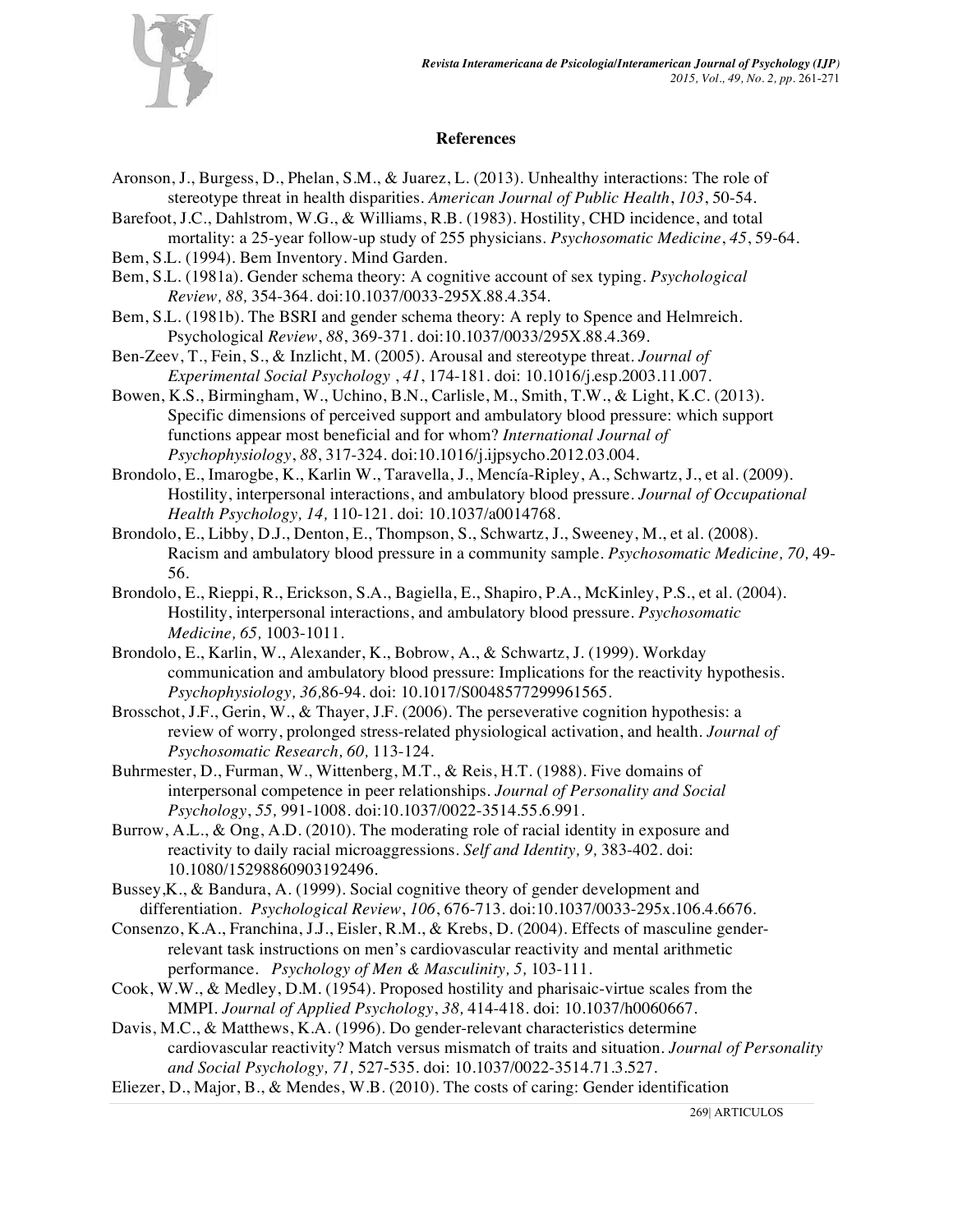increases threat following exposure to sexism. *Journal of Experimental Social Psychology, 46,* 159-165.

- Ewart, C.K., & Kolodner, K.B. (1994). Negative affect, gender, and expressive style predict elevated ambulatory blood pressure in adolescents. *Journal of Personality and Social Psychology*, *66*, 596-605. doi:10.1037/0022-3514.66.3.596.
- Grassi, G., Bombelli, M., Seravalle, G., Brambilla, G., Dell´oro, R., & Mancia, G. (2013). Role of ambulatory blood pressure monitoring in resistant hypertension. *Current Hypertension Reports*, *15,* 232-237. doi:10.1007/s11906-013-0349-0.
- Heller, D., Watson, D., & Ilies, R. (2004). The role of person versus situation in life satisfaction: A critical examination. *Psychological Bulletin*, *130,* 574-600.
- Hermida, R.C., Hernández, J.R., Ayala, D.E., Mojόn, A., Alonso, I., & Smolensky, M. (2001). Circadian rhythm of double (rate-pressure) product in healthy normotensive young subjects. *Chronobiology International, 18,* 475-489. doi:10.1081/CBI-100103970.
- Houston, B.K., & Vavak, C.R. (1991). Cynical hostility: Developmental factor, psychosocial correlates, and health behaviors. *Health Psychology*, *10*, 9-17.
- Kamarck, T.W., Shiffman, S.M., Smithline, L., Goodie, J.L., Paty, J.A., Gnys, M., et al. (1998). Effects of task strain, social conflict, and emotional activation on ambulatory cardiovascular activity: Daily life consequences of recurring stress in a multiethnic adult sample. *Health Psychology*, *17*, 17-29.
- Karlin, W.A., Brondolo, E., & Schwartz, J. (2003). Workplace social support and ambulatory cardiovascular activity in New York City Traffic Agents. *Psychosomatic Medicine, 65,* 167-176. Doi: 10.1097/01.PSY.0000033122.09203.A3.
- Lash, S.J., Gillespie, B.L., Eisler, R.M., & Southard, D.R. (1991). Sex differences in cardiovascular reactivity: Effects of the gender relevance of the stressor. *Health Psychology, 10,* 392-398. doi:10.1037/0278-6133.10.6.392.
- Lundberg, U., de Chateau, P., Winberg, J., & Frankenhaeuser, M. (1981). Catecholamine and cortisol excretion patterns in three year-old children and their parents. *Journal of Human Stress, 7*, 3-11. doi:10.1080/0097840x.1981.9936826.
- Maier, K.J., Waldstein, S.R., & Synowski, S.J. (2003). Relation of cognitive appraisal to cardiovascular reactivity, affect, and task engagement. *Annals of Behavioral Medicine, 26,* 32-41.
- Meininger, J.C., Liehr, P., Chan, W., Smith, G., & Mueller, W.H. (2004). Developmental, gender, and ethnic group differences in moods and ambulatory blood pressure in adolescents. *Annals of Behavioral Medicine*, *28*, 10-19.
- Mor, N., & Inbar, M. (2009). Rejection sensitivity and schema-congruent information processing biases. *Journal of Research in Personality, 43,* 392-98.
- Prokos, A., & Padavic, I. (2002). 'There oughtta be a law against bitches': Masculinity lessons in police academy training. *Gender, Work, and Organization*, *9*, 439-59. doi:10.1111/1468- 0432.00168.
- Shapiro, D., Goldstsein, I.B., & Jamner, L.D. (1996). Effects of cynical hostility, anger out, anxiety, and defensiveness on ambulatory blood pressure in Black and White college students. *Psychosomatic Medicine*, *58*, 354-364.
- Shekelle, R.B., Gale, M., Ostfeld, A.M., & Paul, O. (1983). Hostility, risk of coronary heart disease, and mortality. *Psychosomatic Medicine*, *45*, 109-114.
- Smith, T.W., Ruiz, J.M., & Uchino, B.N. (2004). Mental activation of supportive ties, hostility, and cardiovascular reactivity to laboratory stress in young men and women. *Health Psychology, 23,* 476.
- Smith, T.W., Gallo, L.C., Goble, L., Ngu, L.Q., & Stark, K.A. (1998). Agency, communion, and cardiovascular reactivity during marital interaction. *Health Psychology, 17,* 537-545. doi:10.1037/0278-6133.17.6.537.
- Smith, T.W. (1992). Hostility and health: Current status of a psychosomatic hypothesis. *Health*

270| ARTICULO